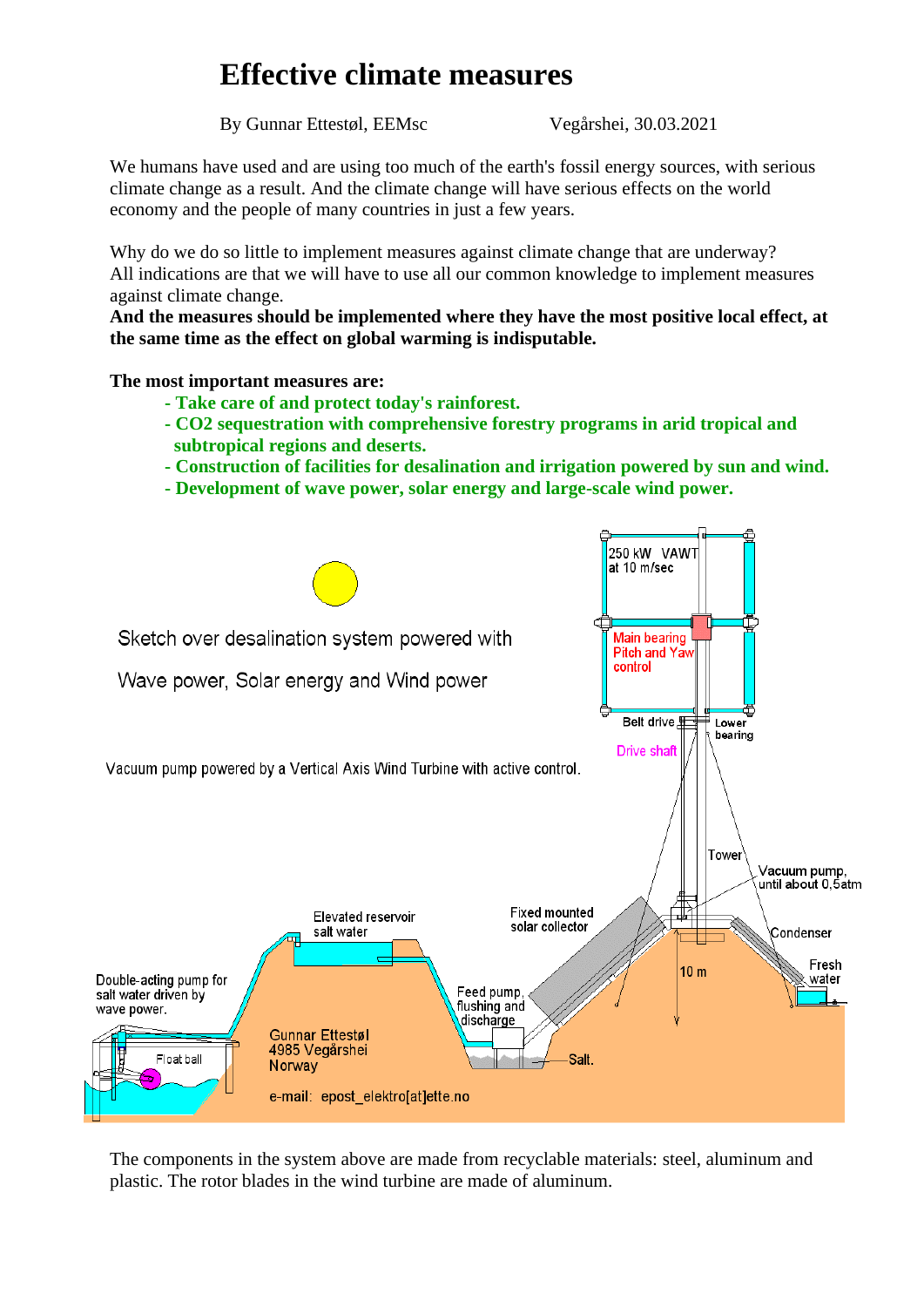# **Sunny and rain-poor areas of the world have long been deforested and turned into dry and inhospitable landscapes. And the deserts of the world are getting bigger, and the destruction of the world's rainforests continues.**

We allow this to happen even though we in the West have the knowledge and capital to stop this development. We can contribute to the conservation of rainforests and support forestry in arid inhabited or sparsely populated regions in the world. But extensive plans for forestry in uninhabited areas can also be met with restrictions and counter-perceptions as a result of political and social conditions.

Norway and other countries in the north can expand the forest area and increase CO2 capture, sequestration, without significant conflicts. But the tree growth, and thus the CO2 uptake, is significantly lower here than in the tropics.

**Coniferous forest in the boreal zone has a low albedo effect due to the dark coniferous forest's absorption of sunlight, so forestation with coniferous wood can contribute to local heating instead of cooling.** 

**Planting deciduous forest, broadleaf forest with light foliage, contributes to a high albedo all year round and especially on snow surfaces in winter. Selection of light energy forest that has good growth in boreal areas should therefore be a task for agricultural authorities and forest research in Norway and other countries.** 

Across the world, scientific staff and politicians are discussing whether and how to create efficient systems and facilities for CO2 capture, and landfilling of emissions from large-scale industry and power plants. Some researchers claim that they can split  $2 CO2$  into  $2 CO + O2$  with a semiconductor catalyst and sunlight.

And techniques are being developed to use CO2 together with ammonia to convert salt from seawater to sodium carbonate plus other by-products, to desalinate the seawater to water of irrigation quality.

But for many years the world will be bound to use oil, coal and gas on a large scale as the greenhouse effect increases.

# **European nations and industry are now replacing the use of fossil energy sources with the use of solar and wind energy on a large scale.**

Manufacturers of electric solar cells and panels are currently expanding their production plans to meet high demand. And new large factories will be built for production of batteries for use in cars and for storing energy from solar and wind energy systems.

The world's poorest countries are among the richest in solar energy and can, with the great development of solar energy, have a strong development of prosperity when the price of electricity from solar energy is right also for local inhabitants.

# **And large-scale production of electric power with solar energy in subtropical regions can be transferred to temperate regions to replace energy from coal, oil and natural gas.**

Subtropical regions of the world include Mexico, southern parts of the United States and Europe, the Middle East, Asia south of the Himalayas, southern parts of China, parts of Australia and South America. And, of course, South and North Africa.

In Norway, we have extensive knowledge of forestry, desalination, hydropower and solar energy. We can use this knowledge to make the world a better place.

**We can contribute to create large new green areas in uninhabited parts of the world with development and building of new solar powered desalination systems. And we can pump water from rivers with excess water to irrigate dehydrated land and deserts using solar energy and wind.**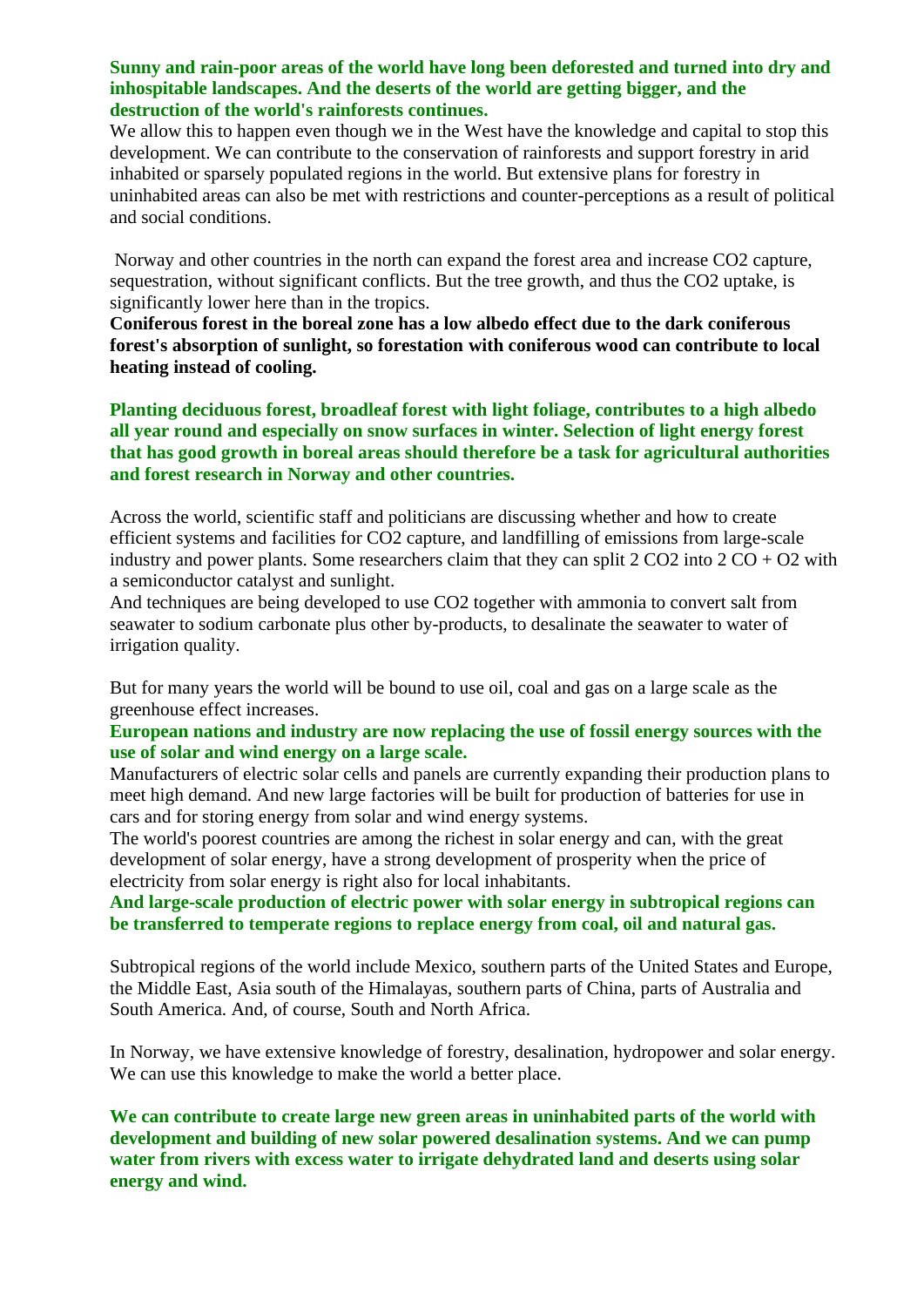#### **Desalination plant with 2 wind turbines:**



# **Wind turbine rotor blades, solar collectors and condensers are made of aluminum and steel and can be easily recycled.**

Vertical shaft wind turbine in sizes up to 250kW.

The salt water is transported in pipes to the desalination plant with pumps directly driven by vertical axis wind turbines. The water is heated with solar panels and converted to steam with a wind-powered vacuum pump on top of a hill.

The steam is condensed, and the fresh water is transported further in pipes, with pumps powered by wind or solar energy. The fresh water cannot be used as drinking water without first being mineralized.

Vacuum cooking systems have a simpler operating cycle than reverse osmosis systems when solar energy is the main energy source.

# **To plant a dry area of 10 square kilometers, a fresh water supply is needed that provides about 0.8 cubic meters per second for spot irrigation for 8 hours per day.**

The desalination plant for 10 square kilometers needs an available power from solar radiation of approx. 20,000 kW for desalination and approx. 2,000 kW for operation of pumps for water transport (at a total lifting height of up to approx. 100 m).

This means that up to 10 negative pressure systems must be built and deployed in the area.